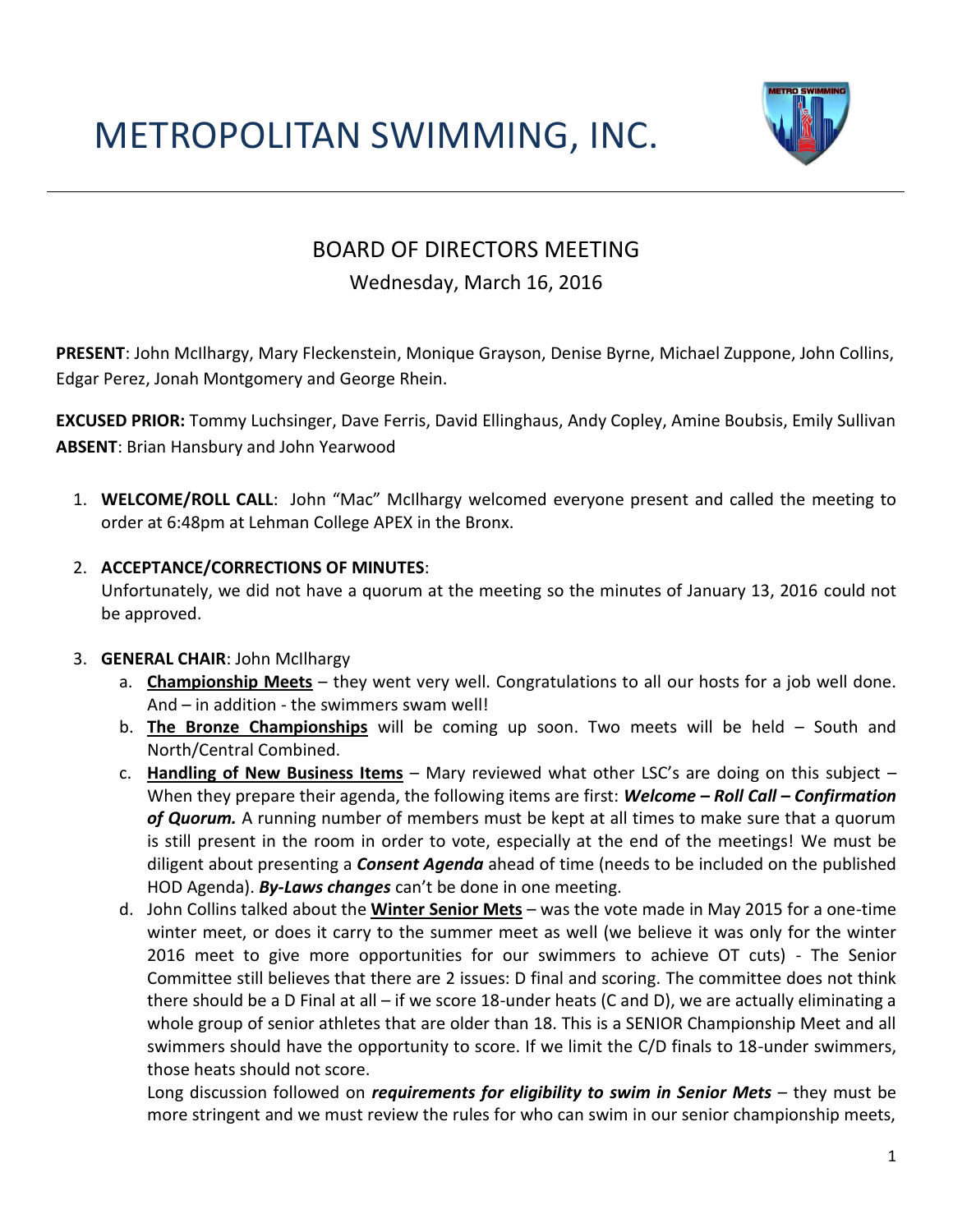we must update the time standards to be faster, and we must review and update our policies! Older Metro swimmers say that it used to be an honor to make it back to final at Senior Mets!!! Even if they were younger than 18 at the time, and earned the right to swim at finals by qualifying in the Top  $16$  – and maybe swim next to a 25-year-old swimmer (for example) – it meant something – this is a Senior level meet, not an Age Group meet! We must provide the best and fastest senior championship meet for our members. We need to go back to A-B-C finals (with the C final a non-scoring heat for 18-under).

- e. There is also a feeling that there is a gap between our Senior Championship and JO's the 15-18 Team Challenge should be on a different weekend than JO's and have a prelims/ finals format. Discussion followed – meet could be like a "*Junior Mets*". We must find a weekend to hold the meet (which is hard especially during the boy's high school season).
- f. Discussion also on clubs incorrect information (club actual address, email addresses, phone numbers, etc.)
- g. **Strategic Planning** must have a meeting soon (mid to early April before the 15th) to review the schedule offered to all age groups. This could be combined with the Technical Planning meeting to set the schedule for 2016-17 and to adjust the time standards. Strategic Planning committee is John McIlhargy, Tommy Luchsinger, Dave Ferris, Nikolai Mayorov, Kiki Hatziantoniou, and Stephanie Kaufman.

[*15-18 had 651 swimmers / 2,728 entries in 2015, and 663 swimmers / 3,066 entries in 2016*]. The Zone Qual. meet must stay on our schedule.

h. **ASCA Coaches Clinic** – April 23-24, 2016 at Lehman College APEX – Registration must be made through ASCA. Saturday: 9am-12pm and 2-5pm – Sunday: 9:30am-12pm – Open to all coaches including high school coaches.

<https://swimmingcoach.org/portfolio/asca-metro-coaches-clinic-nyc/>

- i. **Hall of Fame** Mac has scheduled a meeting on March 21<sup>st</sup>. The display is ready for delivery.
- j. **Warrior Games at West Point** June 20, 2016 (most probably Saturday, June 18<sup>th</sup>) this is a big Paralympic event
- k. **Update on Eastern Zone SC**  check officers reports
- l. **Phillips 66 Service Award**  *Steven Kessler* Congratulations Steven.

## 4. **TREASURER'S REPORT & FINANCE CHAIR**: George Rhein and John Yearwood

- a. John Yearwood (Finance) was unable to attend this meeting
- b. George went over the Balance Sheet (as of March 16, 2016) which was available to all for review at the meeting.
- c. Profit and Loss (September 2015-August 2016) was also available for review
- d. All 1099 were sent out and Taxes are done. Reports are almost ready to be sent to USA Swimming.
- e. Metro needs to have a Budget meeting soon.
- f. We may need to move some money into savings account or CD's maybe 20% and we must look at all our long term investments.

## 5. **ADMINISTRATIVE VICE CHAIR**: Denise Byrne

a. Denise had a lot of work with her Club Excellence Program as some applications needed to be redone and verified again. Eight clubs submitted applications this year.

## 6. **SENIOR CO-CHAIRS**: John Collins and Dave Ferris

a. Dave Ferris was unable to attend the meeting.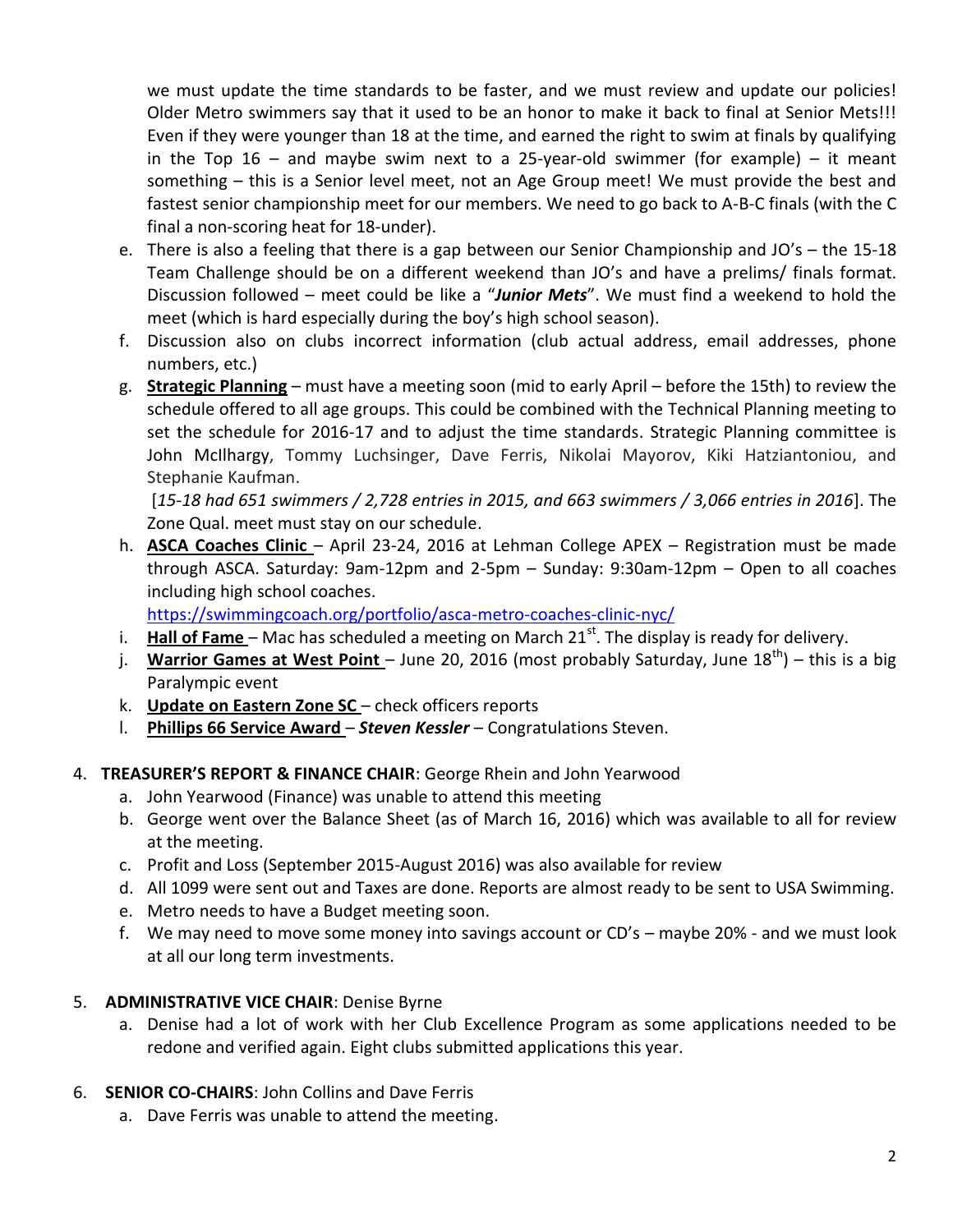- b. John Collins presented a proposal from Dave Ferris \$3,000 stipend per athlete for Olympic Trials. There must be requirements to get that amount of money. If a swimmer swims in Metro and attends OT in individual events – the stipend would be \$1,500 – If a swimmer meets all the Metro competition requirements for stipend (including Senior Mets plus 4 other Metro Meets each year) for 3 of the 4 years preceding Olympic Trials, then the stipend would be \$3,000.
- c. Moving forward we will go back to 3 heats at finals at Senior Mets with A and B heat scoring this is a Policy and Procedures decision! Also, coaches of teams that actually attend the Senior Meets should be the ones making the decisions about the meet format. Summer Senior Mets will follow the original format of 3 final heats A-B-C with the C final non-scoring and restricted 18- Under (the 4-scoring-heats format was voted on only for the Winter Senior Mets).

#### 7. **AGE GROUP CO-CHAIRS**: Jonah Montgomery and Andrew Copley

- a. Andrew was unable to attend the meeting.
- b. Jonas said that JO's ran smoothly and so did Silvers and 8-Under Championships.
- c. Preparations for Zones are going well Jonas has been asked a lot of questions, which is good.

## 8. **ATHLETES REPRESENTATIVES**: Michael Zuppone, Emily Sullivan, Tommy Luchsinger

- a. Emily and Tommy were unable to attend the meeting.
- b. Michael Zuppone announced that the new Junior Athletes' Representative is **Matt Keane** (Patriots Swim Club) – the email vote was held during Senior Mets and went very well. Welcome Matt!
- c. Michael suggested that athletes go on line and watch the Safe Sports video.
- d. Michael talked about the Metro requirements for Senior Mets and about 15-18 Challenge Meet.

#### 9. **NATIONAL TIMES VERIFICATION /TOP 10**: Monique Grayson

a. Nothing new - things are pretty quiet at this time.

#### 10. **DISABILITIES**: Denise Byrne

a. An article was written about a coach from Sachem – Lorraine Diehl – who is doing great work with a cerebral palsy swimmer (written by Andrew Capitelli (SJC-LI Sports Information) <http://sjcgoldeneagles.com/sports/wswim/2015-16/releases/20160303fw5zgo>

#### 11. **OFFICE MANAGER**: Mary Fleckenstein

a. Registration numbers are up from last year at this time. Officials/other reflect moving many admin. officials to the official category this year.

| <b>Registration as of March 14, 2016</b> | <b>Registration as of March 14, 2016</b> |
|------------------------------------------|------------------------------------------|
| 10,418 athletes                          | 10,633 athletes                          |
| 159 other non-athlete                    | 121 other non-athletes                   |
| 592 coaches                              | 616 coaches                              |
| 340 officials                            | 261 officials                            |
| Total 11,389 registered members          | 11,650 registered members                |
| 83 registered clubs                      | 90 registered clubs/organizations        |

- b. A new Team was approved by USA Swimming this week "**Swimmin"** Drew Modrov is coach/owner swimming out of Central Islip High School on Long Island. Welcome to Drew and his team Swimmin!
- c. **Coaches still not getting their certifications in on time**. They receive an email generated by USA Swimming reminding them they have 30 days. Many calls and emails the day/night before or during a meet. Not sure how to make it any clearer to coaches that if a certification is expired they can **NOT** be on a pool deck in any capacity.